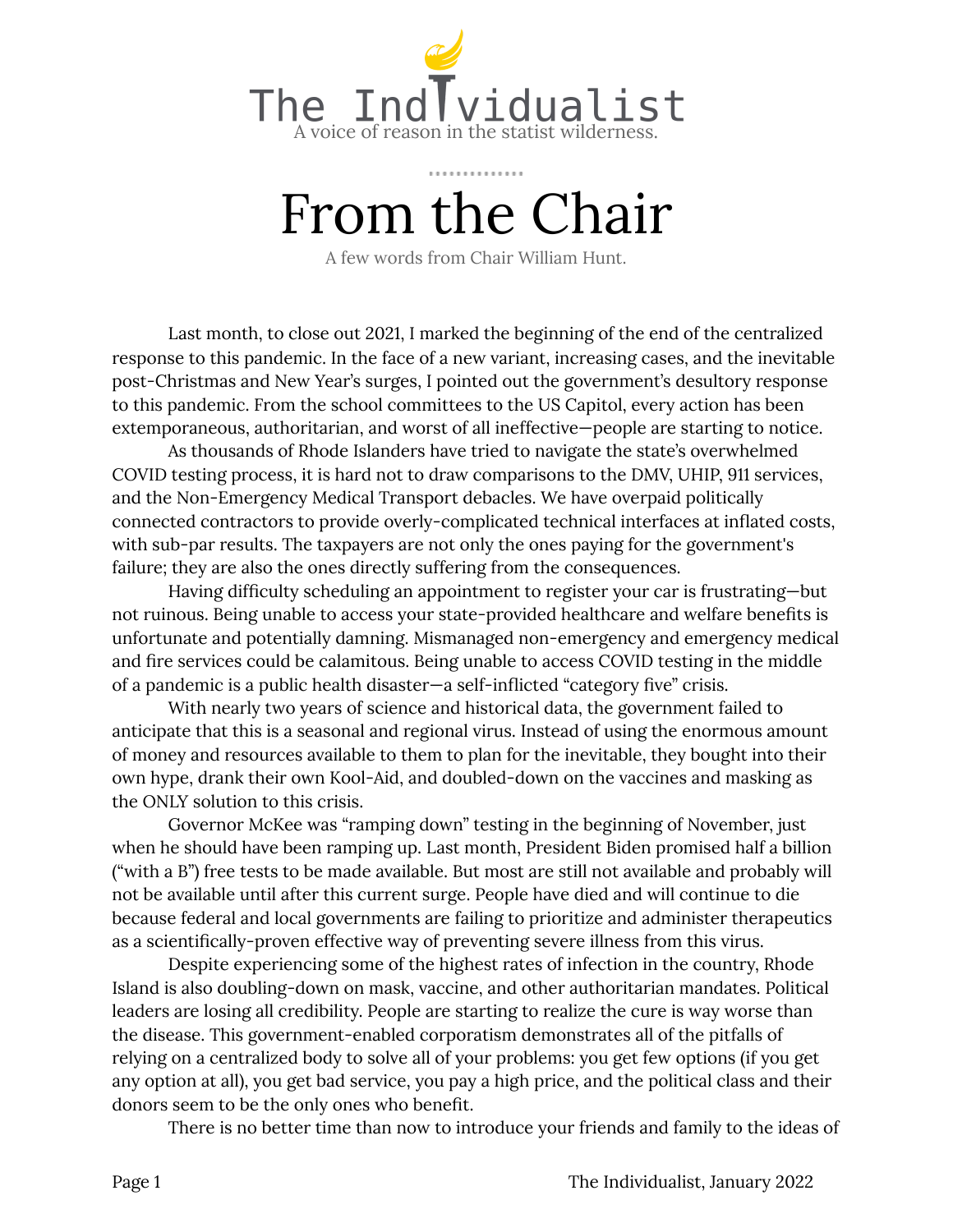liberty, limited government, and the free market. The free market is certainly not the perfect solution, but we are not comparing it to perfection—it is certainly better than anything we are currently doing. In a truly free-market, entrepreneurs not only compete to provide the best product and customer service at the lowest price, they bear all of the risk if their product or service is a failure. More importantly, when a product is ineffective or unwanted, it is not made compulsory.

Stay defiant as you endure the hysteria and fear-mongering by those who have yet to realize there is no reward for compliance. Know that as people are forced to confront the reality that everyone will eventually contract this virus, they will begin to lash out as their worldview is shattered. Their voices are the loudest right now, but they are overwhelmingly in the minority. It is always darkest before dawn and, by sheer force of will, I believe rational heads will prevail and this will all be over by spring. But it will only be over when we decide it is over, we need your help to ensure the scales tip in the favor of liberty.

-Billy Hunt Chairman, LPRI

## Policy Report

The legislature is back in session. Liberty-lovers must be vigilant.

The General Assembly met on January 4 to resolve several pending matters from its 2021 session and begin its 2022 session.

Unresolved business from the 2021 session included:

- Gov. Daniel McKee's plan to use \$119 million in American Rescue Plan Act State Fiscal Recovery Funds. Including changes made by the legislature, the final package, which has since been signed into law, includes \$6 million for child care, \$38.5 million for support services to children and families, \$32 million for small businesses impacted by COVID-19, \$29.5 million for affordable housing and broadband, and \$13 million for tourism, hospitality, and event industries. Other changes made by the legislature include reporting requirements, specifics about how funds can be used, and accountability measures. For more, visit:

[https://www.rilegislature.gov/pressrelease/\\_layouts/RIL.PressRelease.ListStructur](https://www.rilegislature.gov/pressrelease/_layouts/RIL.PressRelease.ListStructure/Forms/DisplayForm.aspx?List=c8baae31%2D3c10%2D431c%2D8dcd%2D9dbbe21ce3e9&ID=372245&Web=2bab1515%2D0dcc%2D4176%2Da2f8%2D8d4beebdf488) [e/Forms/DisplayForm.aspx?List=c8baae31%2D3c10%2D431c%2D8dcd%2D9dbbe21c](https://www.rilegislature.gov/pressrelease/_layouts/RIL.PressRelease.ListStructure/Forms/DisplayForm.aspx?List=c8baae31%2D3c10%2D431c%2D8dcd%2D9dbbe21ce3e9&ID=372245&Web=2bab1515%2D0dcc%2D4176%2Da2f8%2D8d4beebdf488) [e3e9&ID=372245&Web=2bab1515%2D0dcc%2D4176%2Da2f8%2D8d4beebdf488](https://www.rilegislature.gov/pressrelease/_layouts/RIL.PressRelease.ListStructure/Forms/DisplayForm.aspx?List=c8baae31%2D3c10%2D431c%2D8dcd%2D9dbbe21ce3e9&ID=372245&Web=2bab1515%2D0dcc%2D4176%2Da2f8%2D8d4beebdf488)

The legislature also overrode McKee's veto of a bill that creates a statewide registry for short-term rental properties. Registration is required for "any short-term rental property listed for rent on the website of any third-party hosting platform that conducts business in Rhode Island." According to the legislature, the bill will "ensure compliance with safety and tax regulations, with owners' contact information in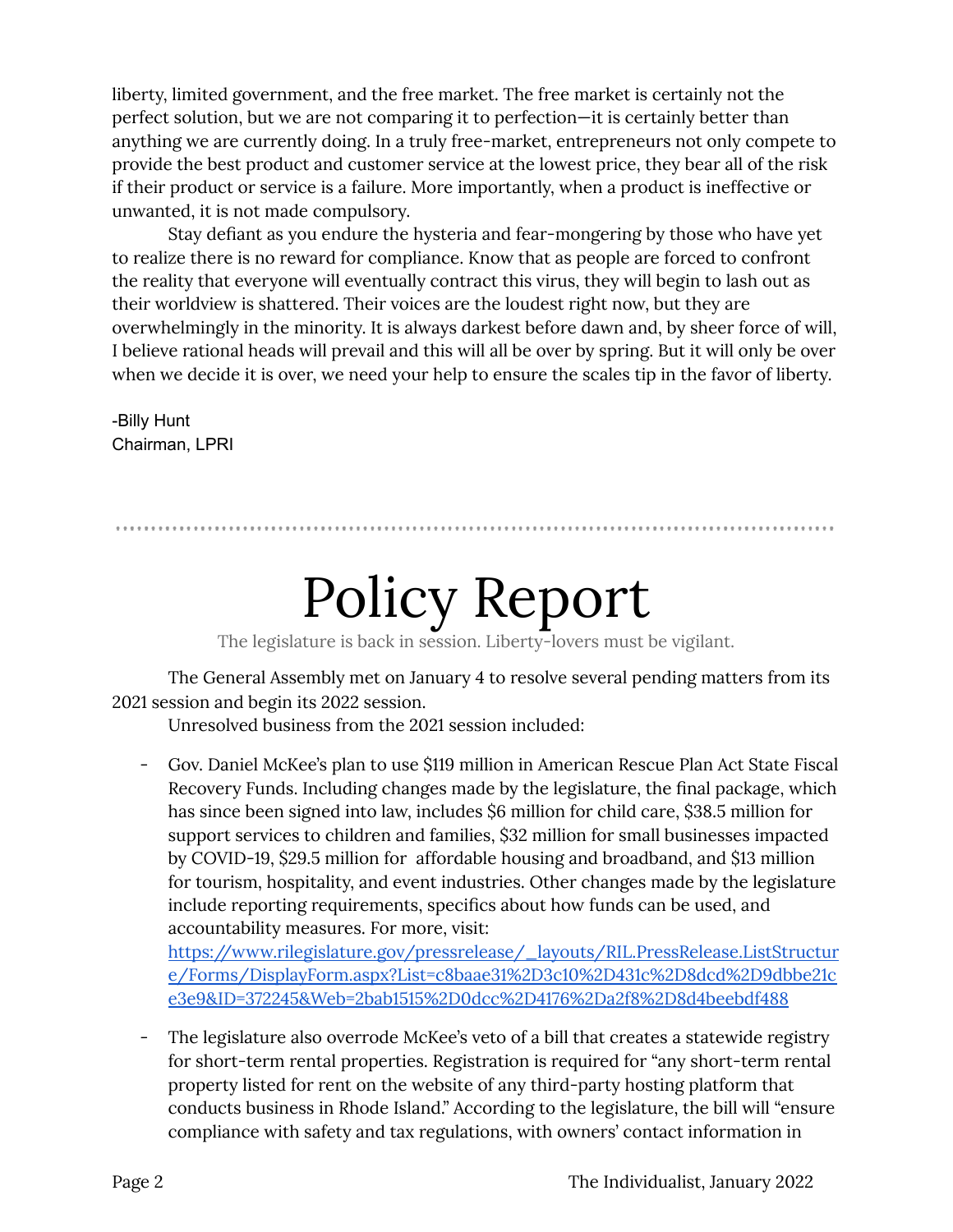case of an emergency." Rep. Lauren Carson (D-Newport), one of the bill's sponsors, [said](https://www.rilegislature.gov/pressrelease/_layouts/RIL.PressRelease.ListStructure/Forms/DisplayForm.aspx?List=c8baae31%2D3c10%2D431c%2D8dcd%2D9dbbe21ce3e9&ID=372243&Web=2bab1515%2D0dcc%2D4176%2Da2f8%2D8d4beebdf488) it "doesn't make any sense to leave this job to our overburdened municipalities."

Other carryover business from 2021, which has not yet been resolved, includes the work of the reapportionment commission, responsible for redistricting in the wake of the 2020 census.

For 2022, one of the largest and most immediate legislative priorities is the state budget. McKee is expected to submit a budget proposal later this month. Speaker of the House Joe Shekarchi and Senate President Dominick Ruggerio also gave a preview of matters the legislature is likely to give priority in their opening remarks for the 2022 session.

During his opening [remarks](https://www.rilegislature.gov/pressrelease/_layouts/RIL.PressRelease.ListStructure/Forms/DisplayForm.aspx?List=c8baae31%2D3c10%2D431c%2D8dcd%2D9dbbe21ce3e9&ID=372246&Web=2bab1515%2D0dcc%2D4176%2Da2f8%2D8d4beebdf488), Shekarchi indicated draft legislation related to marijuana legalization will soon be before both the House and Senate. He also listed several other pandemic-related issues, such as "the staffing shortages straining our hospitals and the entire field of health care. "

"We will continue to listen to the concerns of the business community struggling with the pandemic and meeting the challenges before us in education. We are ready to make the appropriate investments with federal funding through ARPA and other federal programs." said Shekarchi.

Ruggerio also mentioned marijuana legalization in his opening [remarks.](https://www.rilegislature.gov/pressrelease/_layouts/15/ril.pressrelease.inputform/DisplayForm.aspx?List=c8baae31-3c10-431c-8dcd-9dbbe21ce3e9&ID=372248) His other stated goals include implementing legislation, passed by the Senate last year, to see the state use 100% renewable electricity by 2030. Ruggerio also expressed a desire for universal pre-kindergarten within 5 years, talked about tuition forgiveness for nurses and teachers, and expressed a desire to overhaul healthcare. He also wants to consider a "comprehensive package of climate jobs legislation" and "shore up our water infrastructure."

### From the Floor

A space for LPRI members to have their voices heard.

*As LPRI approaches its 45th anniversary, this month's edition of From the Floor brings us back to where it all began. Taken from the very first edition of The Individualist, published in June 1977, this appeal for members and funds was written by Stew Engel, the party's first official chairman.*

#### **Party Needs Members, Funds**

Top priority for the next year is going to be placed on recruiting new members, especially high-school and college students residing in R.I. The reason for the emphasis is that we will need people available in the summer of 1978 to petition signatures to get LP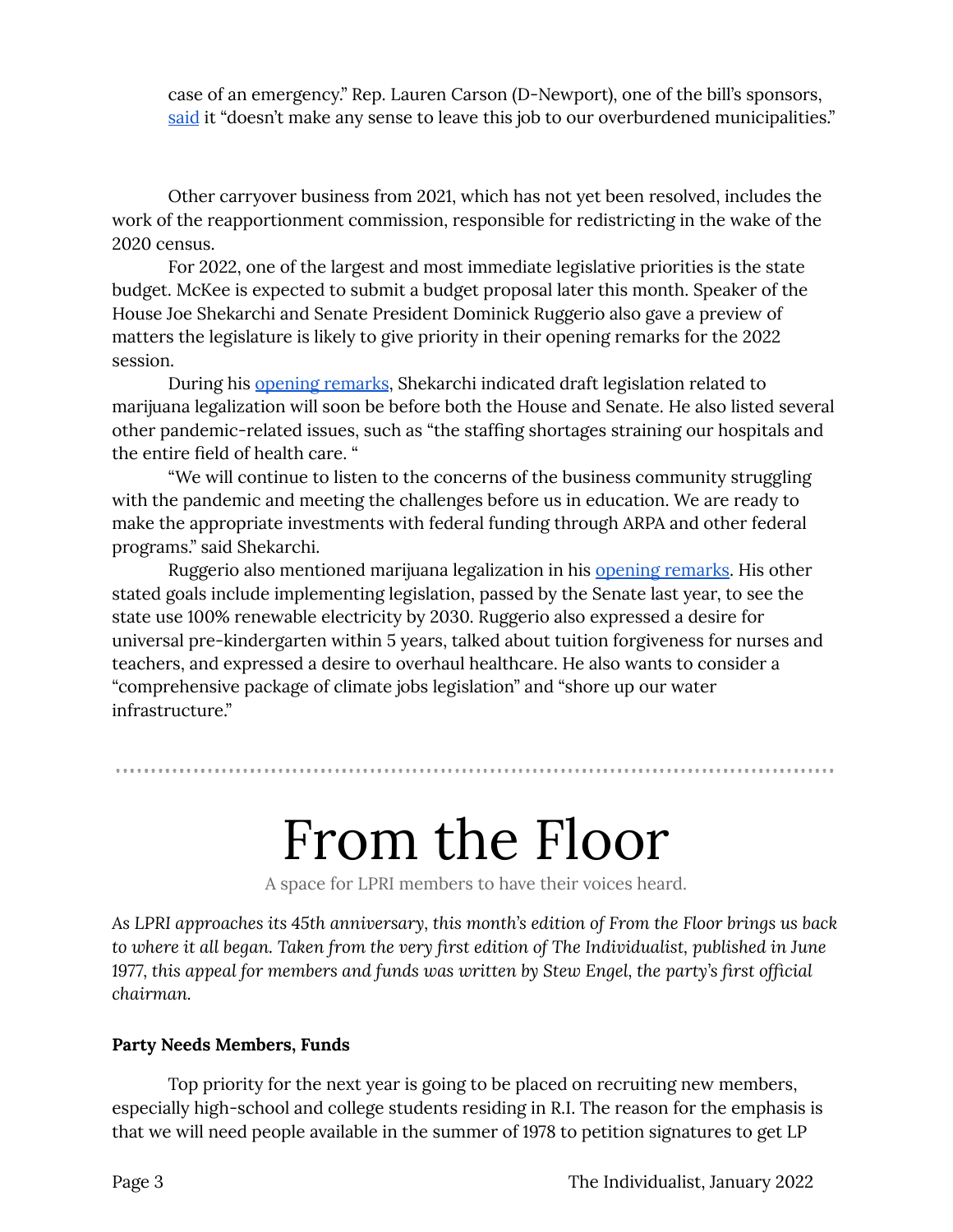candidates on the ballot for the 1978 general election.

Although the MacBride-Bergland ticket was on the ballot in 32 states, only two were in New England. In terms of votes, New Hampshire placed 14th and R.I. 23rd of the 32. Because of our state's small size and population, R.I. is logically the easiest state in New England in which to promote the Libertarian philosophy of individual freedom. The publicity we can generate for our philosophy by running candidates far exceeds any publicity we could generate with advertising dollars. It is crucial that we field at least one (preferably two) state-wide candidate in 1978, as well as a few local candidates, if the news media are going to take us seriously. We cannot run candidates if we can't get them on the ballot; thus the necessity for recruiting members who will have at least part of the summer free.

Todd Becker is in charge of our membership drive. If you know of any high-school or college students who may be interested in joining the party and/or organizing a Libertarian Club in their school, please contact Todd at PO Box 449, Brown University, Providence , 02912…

Second priority is the establishment of a statewide Libertarian Speaker's Bureau. Karen Howard will be responsible for organizing this activity and expects it to be in the operation by September. If you are interested in speaking out for the cause of liberty, or know where we might get some speaking engagements, please contact Karen at 201A Washington Road, Barrington 02806... Participation in the Speaker's Bureau should be considered a "must" requirement for anyone who wants to be a candidate in 1978.

Money will be required to support the above activities, especially for ads in school papers to recruit students. It takes about \$5.00 per member per year just to pay for the newsletter, so very little money is left over from dues to pay for special activities. Your contributions, which may be designated for some specific purpose if you desire, will be most instrumental in helping us spread the word. Don't forget, one-half of your contribution, or up to \$100.00 (200 joint) may be claimed as a deduction.\* If you have any ideas regarding fund-raising, please contact me…"

-Stew Engel

\*This deduction is no longer allowed in the present day.

*Have something to say about recent political events? We want to hear from you!*

*Send us your opinions, comments, and other miscellaneous musings about libertarian topics: [communications@lpri.us](mailto:communications@lpri.us). Use "From the Floor" in the subject line.*

..............

## 45 Years of LPRI

And the party's old problems are also our new problems.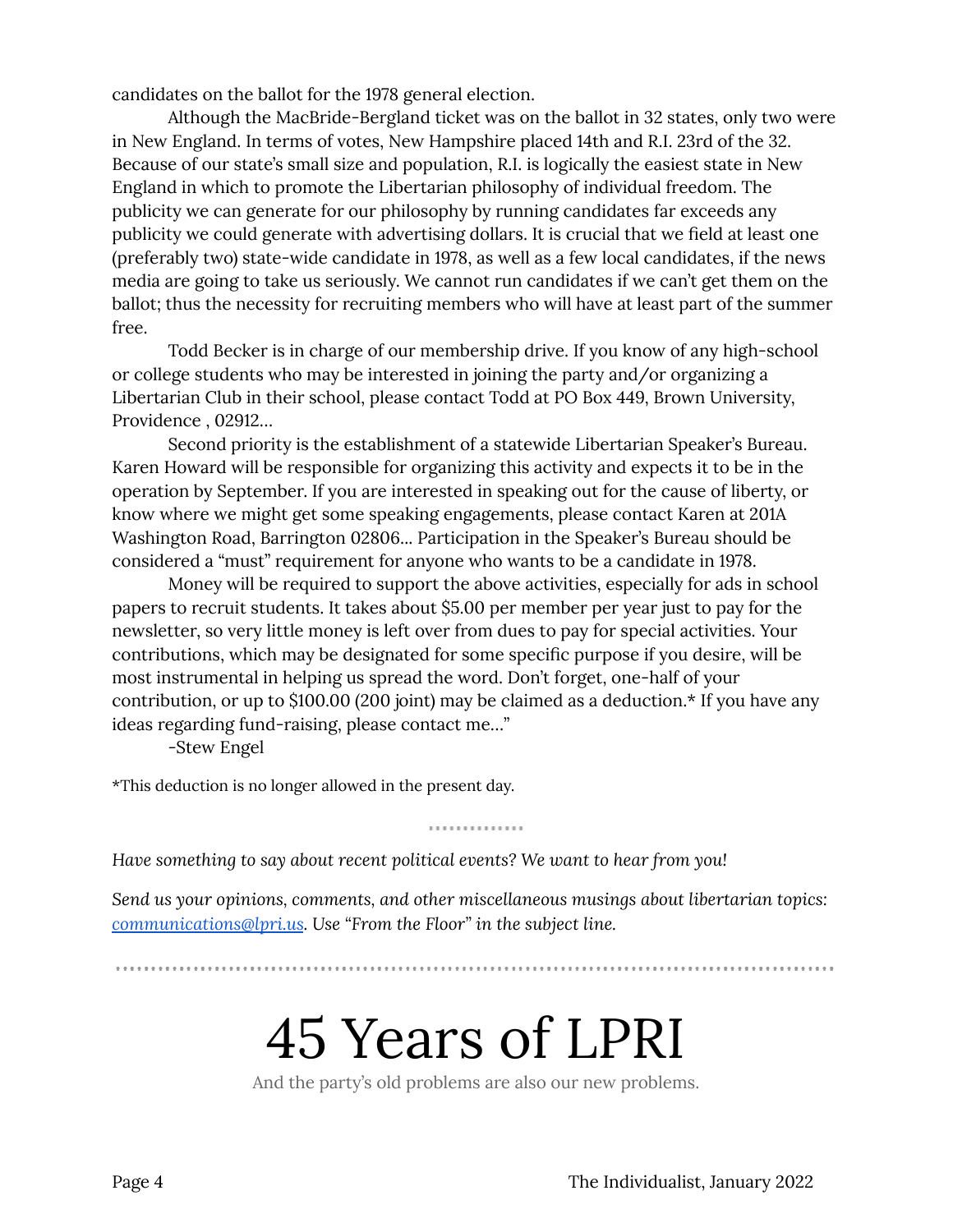Not a lot has changed since the party was first affiliated on March 12, 1977. Then, as now, one of the party's top priorities was recruiting new members. And then, as now, one of the reasons the party needs members is because we will soon be circulating a ballot access petition to ensure voters have libertarian choices for candidates in state and local elections for the 2022 midterms.

We have a lot planned to celebrate our 45th anniversary. Look for updates to the party's logo on social media, and themed meet-ups designed to put libertarian candidates seeking the party's

| PETITION FOR AFFILIATION                                                                                                                                                                                                                                                                                                                                                                                                                                                                                                                                                                                                                                               |
|------------------------------------------------------------------------------------------------------------------------------------------------------------------------------------------------------------------------------------------------------------------------------------------------------------------------------------------------------------------------------------------------------------------------------------------------------------------------------------------------------------------------------------------------------------------------------------------------------------------------------------------------------------------------|
| We understand that as an affiliate State Libertarian Party we will have<br>the right to use the name Libertarian Party and the Party's symbol and<br>slogan. The National Office of the Libertarian Party will furnish us<br>with names of persons from this state inquiring about or joining the<br>Libertarian Party.                                                                                                                                                                                                                                                                                                                                                |
| We further understand that we will be totally responsible for the organi-<br>zation and maintenance of this State Party in accordance with its Consti-<br>tution and/or By-Laws as well as the recruitment within the state of<br>Party members.                                                                                                                                                                                                                                                                                                                                                                                                                       |
| We hereby certify that if recognized by the National Libertarian Party<br>as an affiliate, we will not endorse or in any other manner support any<br>candidates running in opposition to the National Libertarian Party's<br>nominees for President and Vice President of the United States. We<br>also certify that we have endorsed in open convention the national Party's<br>Statement of Principles and will take no stands that are inconsistent<br>therewith.<br>In affirmation whereof, we the State Party's officers duly elected in<br>open convention in accordance with the State Constitution and/or By-Laws<br>submitted herewith, affix our signatures. |
| Vice C<br>rivan                                                                                                                                                                                                                                                                                                                                                                                                                                                                                                                                                                                                                                                        |
| Scrietain<br>CLLCILL                                                                                                                                                                                                                                                                                                                                                                                                                                                                                                                                                                                                                                                   |
| $\overline{\mathcal{L}}$<br>4.                                                                                                                                                                                                                                                                                                                                                                                                                                                                                                                                                                                                                                         |
|                                                                                                                                                                                                                                                                                                                                                                                                                                                                                                                                                                                                                                                                        |
| eard                                                                                                                                                                                                                                                                                                                                                                                                                                                                                                                                                                                                                                                                   |
|                                                                                                                                                                                                                                                                                                                                                                                                                                                                                                                                                                                                                                                                        |
|                                                                                                                                                                                                                                                                                                                                                                                                                                                                                                                                                                                                                                                                        |
|                                                                                                                                                                                                                                                                                                                                                                                                                                                                                                                                                                                                                                                                        |
|                                                                                                                                                                                                                                                                                                                                                                                                                                                                                                                                                                                                                                                                        |

endorsement in front of its members. But, perhaps, most importantly, we're also launching a membership drive.

LPRI has been around for 45 years. To celebrate that, our goal is to bring 45 new members to the party this year. Let's make 2022 the year of the libertarian wave, not only at the ballot box, but by swelling the ranks of the party.

What are some of the perks of becoming a member?

- Only members are eligible to vote at our annual convention. In election years, votes on whether to award the party's endorsement to libertarian candidates for state and local office are held at conventions. Elections for Executive Committee officers occur at conventions, too.
- Only members can hold party offices. Members of the Executive Committee and directors and members of other committees that are part of the party's official structure, such as the Outreach Committee, Communication Committee, and Policy Committee, must be dues-paying members. If you have any interest in party leadership, or serving on a committee within the party, you must first become a member.
- Only members can serve as delegates to the Libertarian National Committee's nominating convention for presidential candidates. The number of delegates LPRI receives at the LNC convention is also determined by the number of members who live in RI and are enrolled with the LNC, and by those who are registered LPRI members. Growing our membership helps give us a larger voice at the national level.